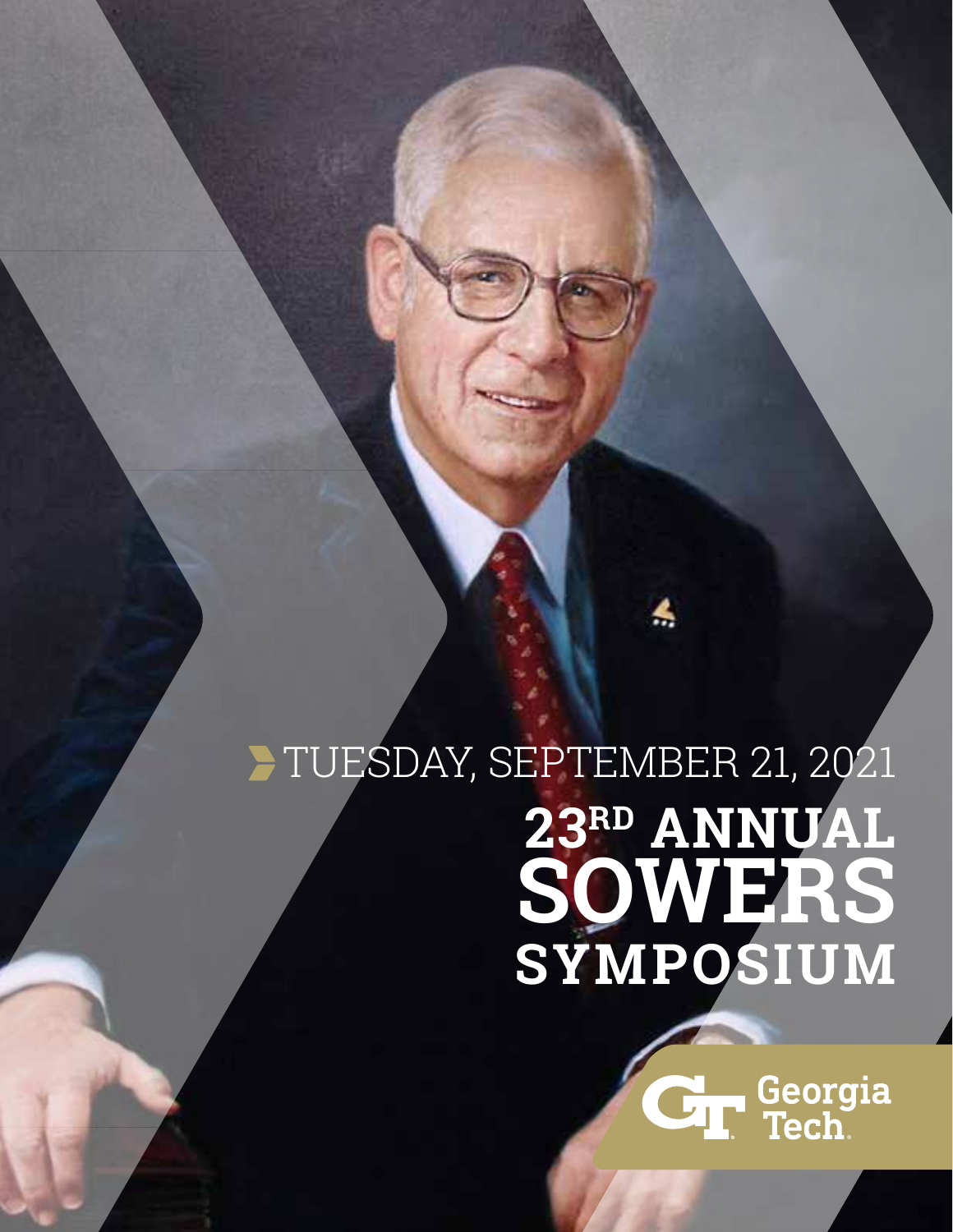# A CONTINUING TRIBUTE

For 50 years, Professor Emeritus George F. Sowers served a unique and dual role as a faculty member at the Georgia Institute of Technology and a senior consultant at Law Engineering, Inc. (the predecessor to MACTEC, Inc. and Amec Foster Wheeler). A civil engineer and geologist, he consulted worldwide on substantial civil projects in the United States and Europe, large earth- and rock-fill dam construction in Asia, and deep permafrost conditions in northern Greenland. Truly, he was "world class." A master of anecdotes, his vivid recollection of case studies and his elegant approach to engineering captivated students and professionals alike. His Terzaghi Lecture at the 1979 annual convention of the American Society of Civil Engineers (ASCE) was "There Were Giants on the Earth in Those Days," and it brought to life stories of ancient earthwork and massive construction projects completed several thousand years ago by Native Americans.

Professor Sowers was active in numerous professional societies at the local, national and international level. He held offices in several of these groups, including ASCE, the International Society for Soil Mechanics and Foundation Engineering (ISSMFE), the American Society for Testing and Materials (ASTM), the U.S. Committee on Large Dams, the Seismological Society of America, and the Association of Engineering Geologists.

He was the author and co-author of eight books, including the classic textbook *Introductory Soil Mechanics and Foundations: Geotechnical Engineering*, which enjoyed four English editions as well as versions in Spanish and Mandarin Chinese. His last book, *Building on Sinkholes: Design and Construction of Foundations in Karst Terrain*, was published in 1996 by ASCE. Professor Sowers authored more than 140 technical papers and received many prestigious awards, including the Georgia Tech Teacher of the Year award (1971), the Georgia Society of Professional Engineers Engineer of the Year award (1973), the Herschel Prize from the Boston Society of Civil Engineers (1976), the Middlebrooks Award (1977 and 1994), the ASCE Martin Kapp Lecture (1985), the ASCE Brooks Award (1990), the ASCE Forensic Engineer of the Year award (1994), and the Terzaghi Award (1995). In 1994, Professor Sowers was elected to the National Academy of Engineering.



GEORGE F. SOWERS 23RD ANNUAL

SOWERS SYMPOSIUM **SOWERS IN INDONESIA, 1986. PHOTOS COURTESY MRS. GEORGE F. SOWERS AND LAW ENGINEERING AND ENVIRONMENTAL SERVICES, INC.**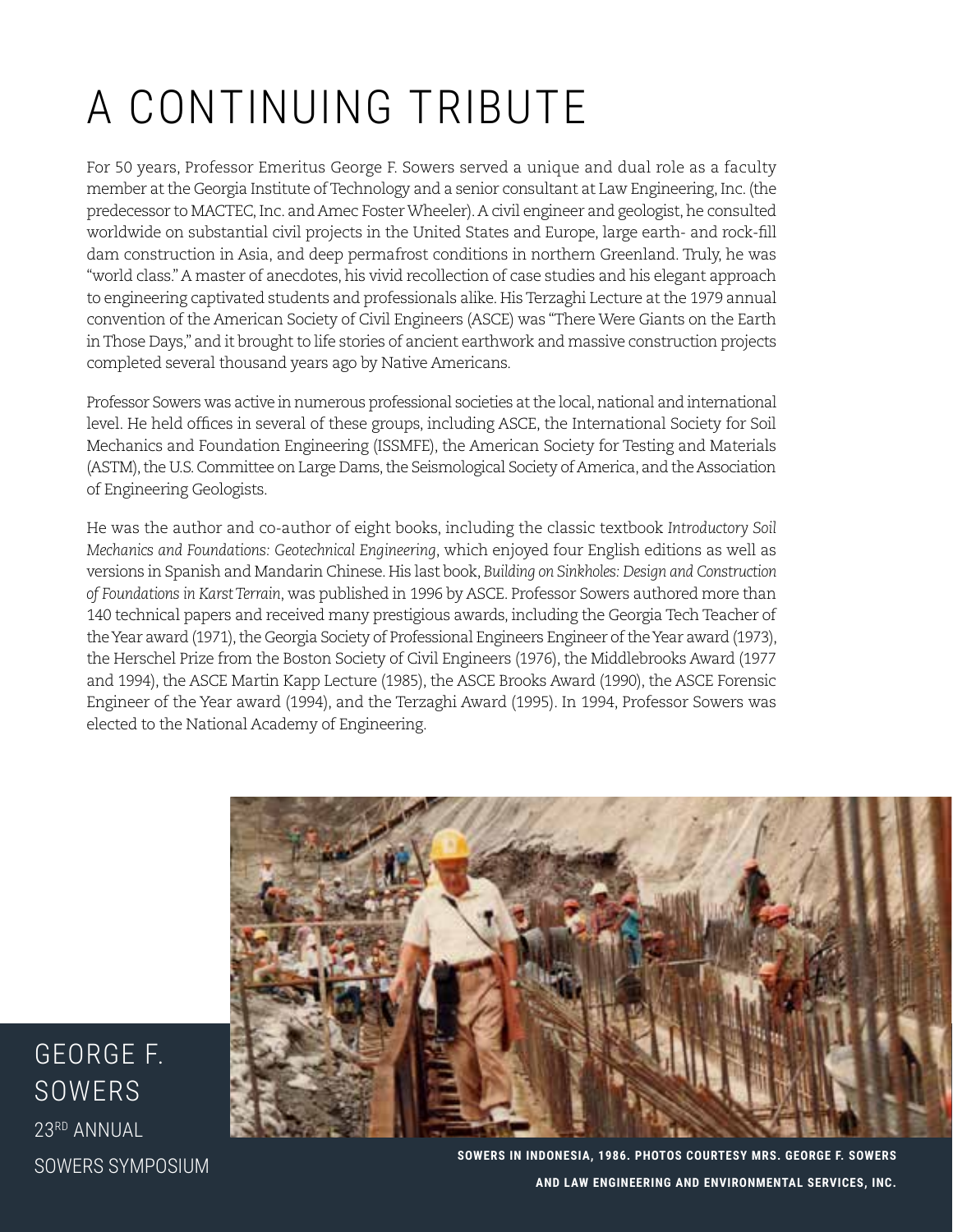# AGENDA

### **2:45 PM** Arrival and Opening Remarks

### **3:00 PM**

### State of the Art

*Research Methods, Needs, and Strategic Approaches for Geohazard Event Reconnaissance* Joseph Wartman, Ph.D., P.E. H.R. Berg Professor of Civil and Environmental Engineering University of Washington Seattle, Washington

### **4:00 PM**

### State of the Practice

*Ground Improvement in the 21st Century* Vernon R. Schaefer, Ph.D., P.E. James M. Hoover Chair in Geotechnical Engineering Iowa State University Ames, Iowa

#### **5:00 PM**  Acknowledgements and Awards

### **5:20 PM**

### Remembering George F. Sowers

Robert C. Bachus, Ph.D., P.E. Senior Principal Engineer Geosyntec Consultants Atlanta, Georgia

# **5:40 PM**  Video Happy Hour

# **6:00 PM**

### Sowers Lecture

*Urban Green Infrastructure for Stormwater Management: Findings and Lessons Learned from a Multi-Year Research Program*  Patricia J. Culligan, Ph.D., C.Eng, F.ASCE, FICE Matthew H. McCloskey Dean, College of Engineering Professor of Civil Engineering University of Notre Dame South Bend, Indiana

# **7:05 PM** Closing Remarks



**GEORGE F. SOWERS, PORT OF SAVANNAH FIELD TRIP**

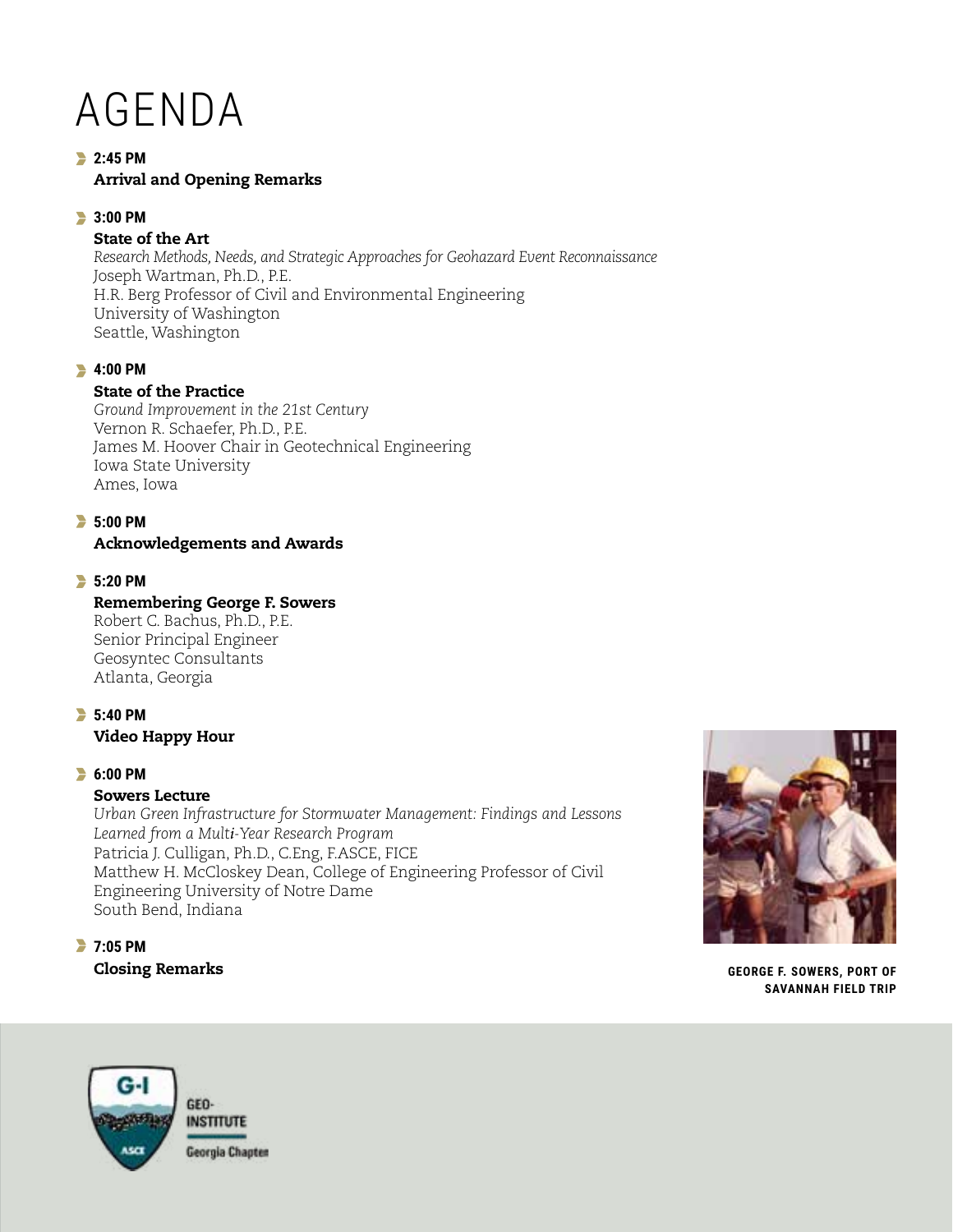# STATE OF THE ART

*Research Methods, Needs, and Strategic Approaches for Geohazard Event Reconnaissance* For more than a century, researchers have collected perishable field data immediately following major geohazard events such as earthquakes, landslides, eruptions, hurricanes, and floods. Stateof-the-art instrumentation and mobile data collection applications have significantly advanced the ability of field reconnaissance teams to rapidly capture data in challenging post-disaster settings. These data and the natural hazards and disaster investigations they have supported have provided many lessons for the research and practice communities and have greatly improved our scientific understanding of extreme events and their consequences. But concurrent with this progress has been a rapidly growing threat from a period of new extreme events, which has led to mounting concerns about the high levels of risk that natural hazard events pose to people, communities, critical infrastructure, buildings, and supply chains, worldwide. This talk will review geohazard extreme event reconnaissance, discuss current state-of-the-art field data collection instrumentation, and present new, strategic approaches to acquire and integrate data over a range of temporal, spatial, and social scales across disciplines.

**Joe Wartman** directs the Natural Hazard and Disaster Reconnaissance (RAPID) Facility headquartered at the University of Washington (UW), where he is a Professor of Civil and Environmental Engineering. He specializes in disaster risk reduction with a specific interest in geologic hazards and their impacts on communities. Over the past two decades, he has investigated and analyzed major natural hazard events worldwide, including earthquakes, hurricanes, landslides, and public health emergencies. Wartman's research appears in such scientific journals as the ASCE Journal of Geotechnical and Geoenvironmental Engineering, Engineering Geology, Geomorphology, GeoHealth, Scientific Advances, and the International Journal of Disaster Risk Reduction, among others. In addition to his scientific publications, Dr. Wartman's non-technical writing on disasters has appeared in the New York Times, the Seattle Times, and EOS, among other venues.



JOSEPH WARTMAN, PH.D., P.E. H.R. BERG PROFESSOR OF CIVIL AND ENVIRONMENTAL ENGINEERING UNIVERSITY OF WASHINGTON SEATTLE, WASHINGTON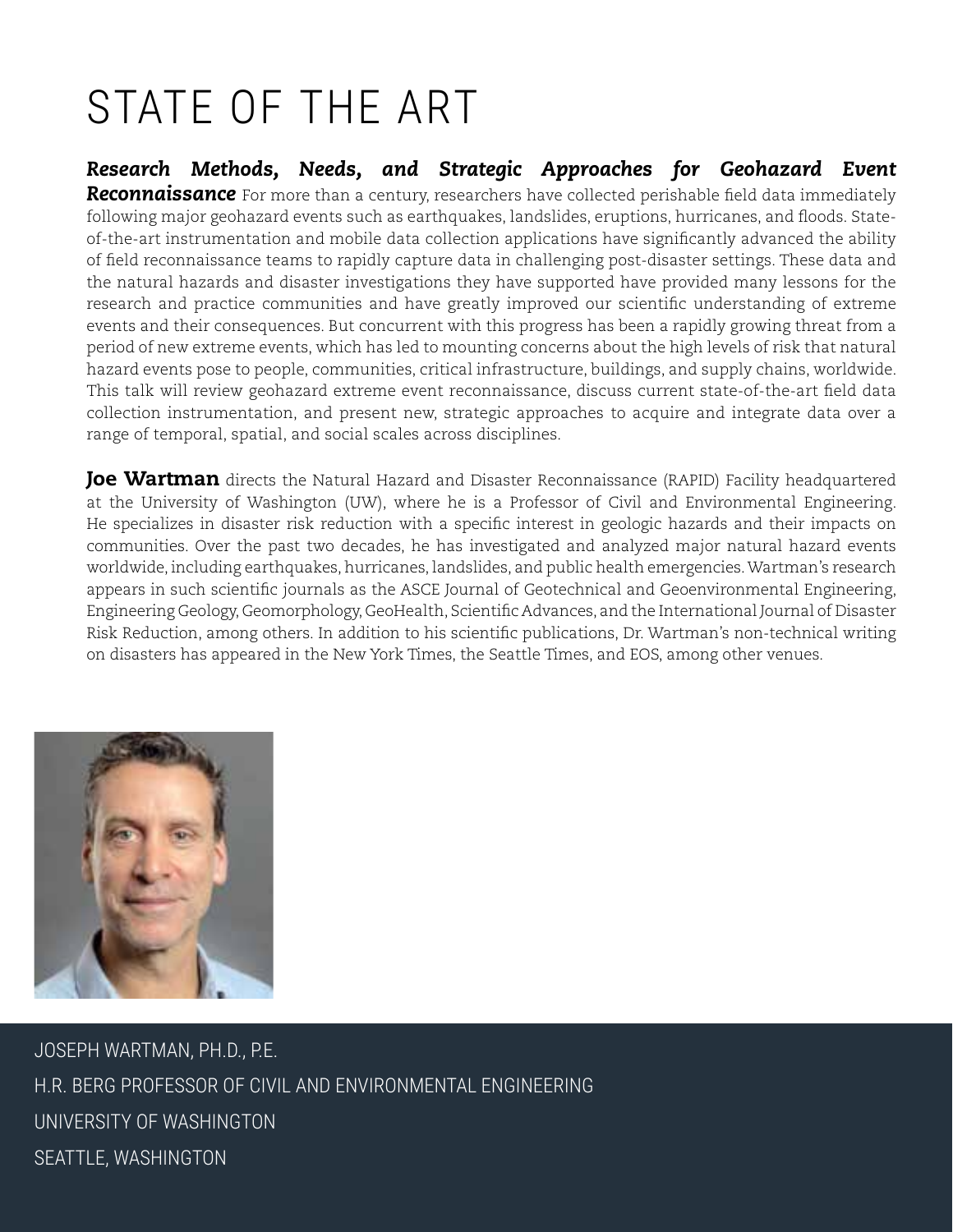# STATE OF THE PRACTICE

*Ground Improvement in the 21st Century* Ground improvement methods have developed markedly over the past six decades, to the point where they are routinely used in geotechnical design and construction. Their development, evolution and use is discussed and summarized. A large number of ground improvement methods can be employed to overcome poor soil site conditions; and the growth in methods, products, systems and engineering tools has resulted in a very large body of knowledge. Selection of the most appropriate technology is a complex undertaking that depends upon integration of available knowledge and expertise as well as site specific factors. These factors are discussed in relation to the essential elements for success of a ground improvement project. Recent advances in selected methods and the emerging issue of sustainability in ground improvement are discussed. GeoTechTools, a web-based ground improvement information and guidance system, developed to summarize and organize this knowledge to facilitate informed decisions, can be used for engineering and construction practice that incorporates these essential elements. GeoTechTools was conceived as a living system in which regular updates would keep the system current. Recently moved to the Geo-Institute of ASCE, the G-I and its committees are working to update GeoTechTools and add additional technologies and capabilities. Recent updates to the system are highlighted.

**Professor Vern Schaefer, Ph.D., P.E.** is the James M. Hoover Chair in Geotechnical Engineering in the Civil, Construction and Environmental Engineering Department at Iowa State University. He specializes in foundations, slope stability & landslides, earth retention systems, ground improvement, and geotechnical asset management. He has a B.S. in civil engineering from South Dakota State University, a M.S. in geotechnical engineering from Iowa State University, and a Ph.D. in civil engineering from Virginia Tech. Prof. Schaefer has over 150 publications and numerous research reports from 54 funded research projects between 1987 and 2021, with research expenditures over \$10 million. As the Principal Investigator and Project Manager for the SHRP 2 R02 project Geotechnical Solutions for Soil Improvement, Rapid Embankment Construction, and Stabilization of the Pavement Working Platform, Prof. Schaefer led a team of 12 researchers and over 40 graduate students in the development of the GeoTechTools system, the web-based information and guidance system for more than 50 ground improvement and geoconstruction technologies.



VERNON R. SCHAEFER, PH.D., P.E. JAMES M. HOOVER CHAIR IN GEOTECHNICAL ENGINEERING IOWA STATE UNIVERSITY AMES, IOWA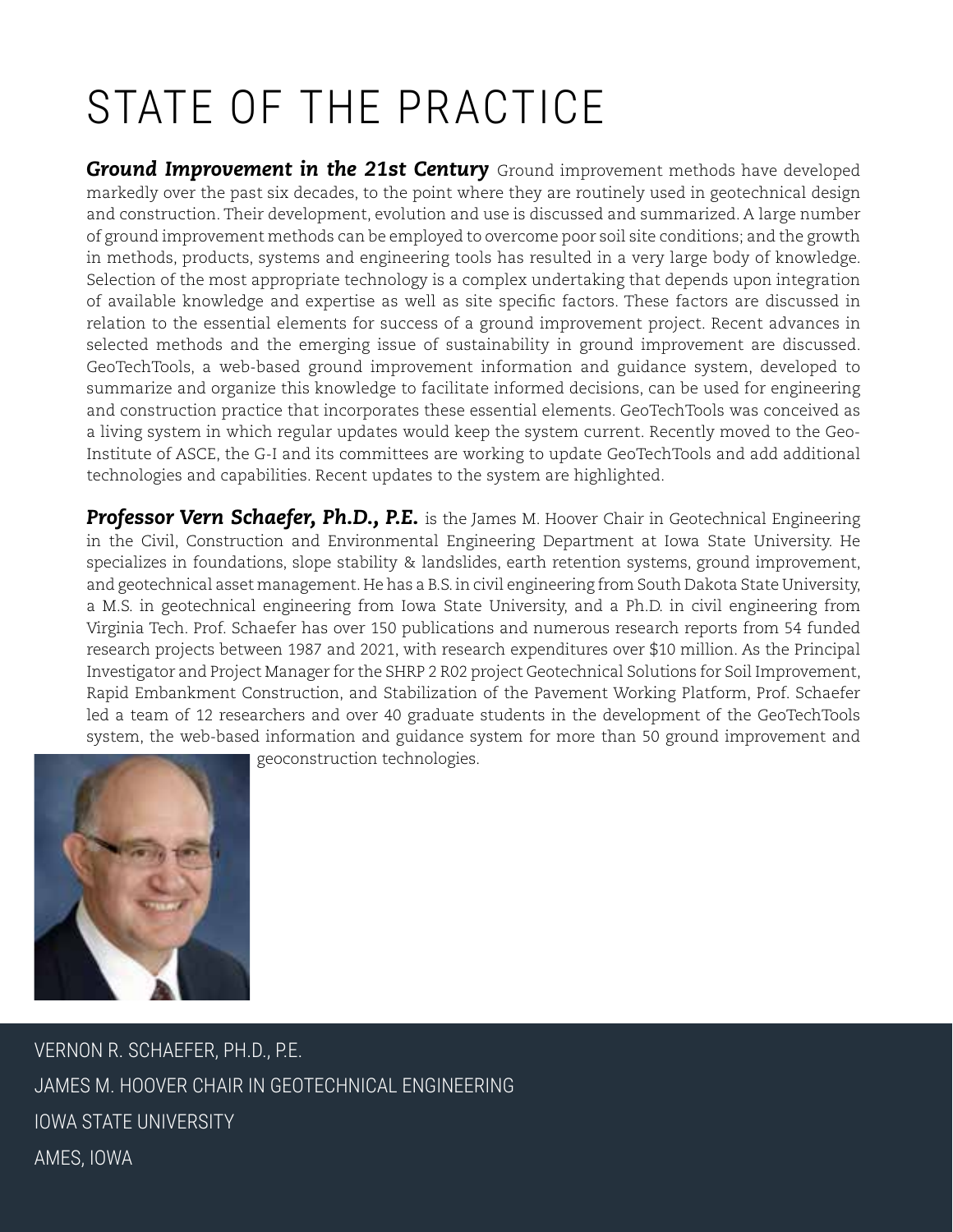# SOWERS LECTURE

*Urban Green Infrastructure for Stormwater Management: Findings and Lessons*  **Learned from a Multi-Year Research Program.** Urban stormwater management in the face of increasingly intense rainfall is a challenge faced by many of today's global cities. To meet this challenge, municipalities are increasingly turning to green infrastructure. Green infrastructure includes networks of green space, encompassing natural areas such as woodlands, built areas such as parks and community gardens, and engineered interventions such as green roofs, rain-gardens, bioswales and other similar designs. Green infrastructure interventions can soak up rainfall where it falls, protecting cities against the devastation and disruption of frequent flooding as well as the harmful environmental impacts of untreated stormwater runoff.

This lecture will present results and lessons learned from a decedal research program that has been investigating the performance of a suite of engineered green infrastructure types located in New York City, including green roofs, urban canopies and right-of-way bioswales. Data collection, modeling protocols and findings from the research program will be discussed, as well as the broader role of green infrastructure in promoting urban sustainability.

*Patricia Culligan* is the Matthew H. McCloskey Dean of Notre Dame's College of Engineering. She is internationally recognized for her expertise in water resources and geo-environmental engineering, including her work on sustainable urban infrastructure. Prior to joining Notre Dame, Culligan was the Department Chair and Carleton Professor of Civil Engineering and Engineering Mechanics at Columbia University, where she also served as the Founding Associate Director of Columbia's Data Science Institute and on the Executive Committee of the Earth Institute.



PATRICIA J. CULLIGAN, PH.D., C.ENG, F.ASCE, FICE MATTHEW H. MCCLOSKEY DEAN, COLLEGE OF ENGINEERING PROFESSOR OF CIVIL ENGINEERING UNIVERSITY OF NOTRE DAME SOUTH BEND, INDIANA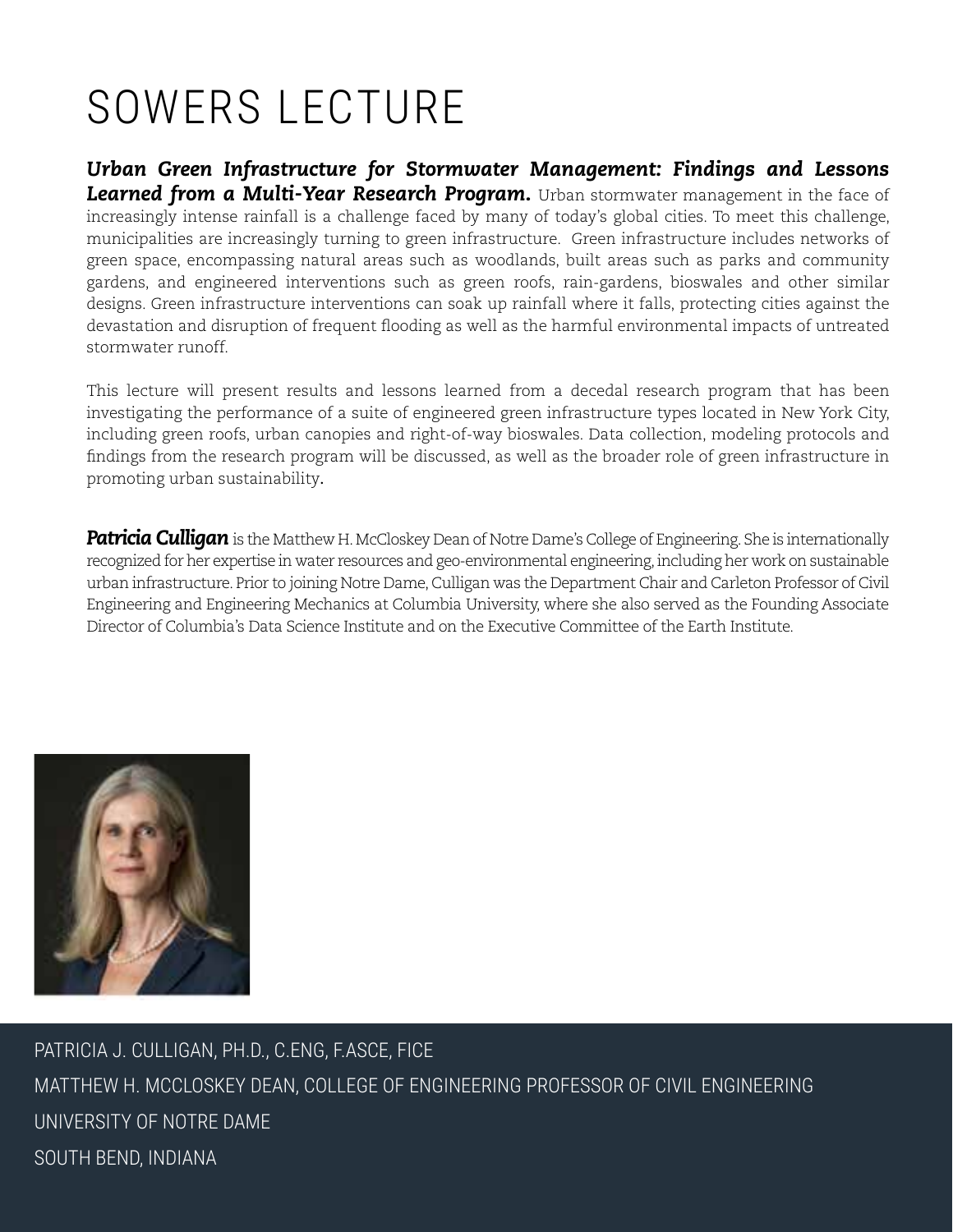# OUR HISTORY

The Georgia Geo-Institute Chapter of the American Society of Civil Engineers owes its very existence to George Sowers. Beginning in the mid 1950s, a small group of local geotechnical engineers met to have dinner and talk about current geotechnical engineering activities. The group was chaired by then-professor George Sowers and would meet two or three times a year. Some notables of the six to 10 engineers who typically attended these fledgling geotechnical committee meetings were Clyde Kennedy from Law Engineering, Bob Crisp of the Army Corps of Engineers, and various engineers from the Georgia Highway Department. During the mid to late 1960s, the meetings became less frequent and eventually faded away.

In 1978, Professor Sowers encouraged two former students — Robert J. Stephenson, then director of the Corps of Engineers Materials Lab in Marietta, Georgia, and Tom Billings, also a Corps employee — to work with him in reactivating the group. The following month, the first meeting of the newly reorganized Geotechnical Committee, with Billings as chairman, met at Oga's Barbeque on Northside Drive, thus creating what has become an avid attachment to barbecue meals for our meetings. George Sowers gave the initial presentation to those in attendance. Meetings continued at Oga's until it went out of business. Then meetings were moved to the Dunphy Hotel until it also went out of business. During the early 1980s, the group struggled to find a suitable meeting place and tried several venues with varying success. In 1986, presentations were taking place in a basement meeting room at the Royal Coach Hotel. In November of that year, Joel Galt, who later served a term as committee chairman, arranged for the Geotechnical Committee to meet at the Georgia Power Company building. This new location had many advantages over our previous meeting places. Fittingly, the first speaker in this new venue was George Sowers. With a recurring meeting place at the Georgia Power building, our programs began to stabilize and grow. Each year since the early 1990s, the committee has strived to have a program at an outdoor venue. These meetings have been catered by various barbecue restaurants, and accompanied by cold liquid refreshments. They are a good time of fellowship for all of our colleagues.

Now in its 23<sup>rd</sup> year, our George F. Sowers Symposium is appropriately built on a partnership between practice and academia that emulates Sowers' career. In 1993, Geotechnical Committee Chairman Mike Turner met with Dr. Jean-Lou Chameau, chair of Georgia Tech's School of Civil Engineering, and members of the School's geotechnical engineering program to initiate an annual event (at that time unnamed) with well recognized individuals to deliver an academic lecture at the School in the afternoon and an applied lecture to practicing geotechnical engineers in the evening. The success of this early joint-lecture series, and the inspiration George Sowers was to all of us, led to the formal establishment of the Sowers Lecture in 1998. The first Sowers Lecture was delivered by its namesake's former student, Dr. G. Wayne Clough, BCE 1964, MSCE 1965, who was the first alumnus to become president of Georgia Tech.

23RD ANNUAL SOWERS SYMPOSIUM